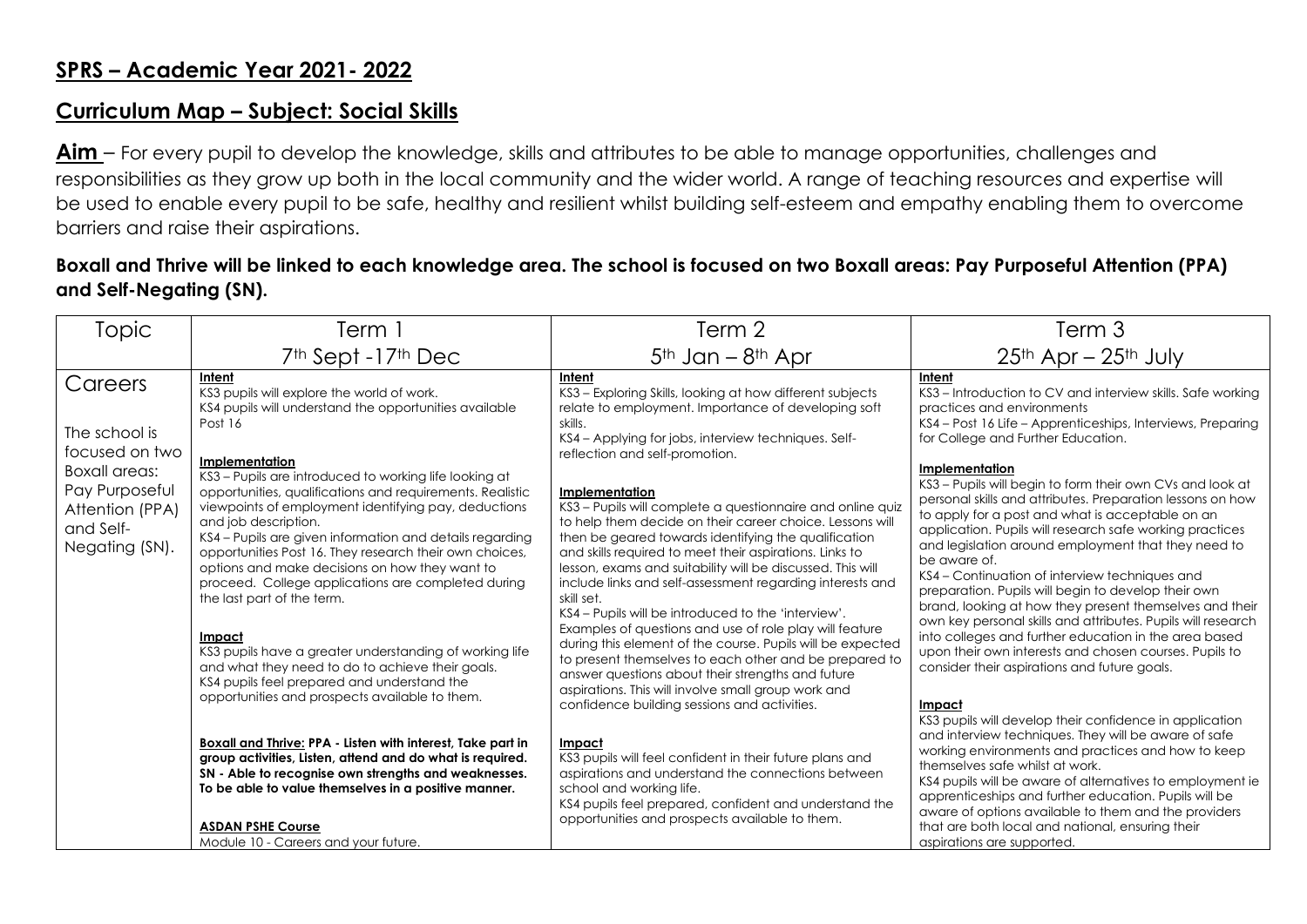|                                                                                                                             |                                                                                                                                                                                                                                                                                                                                                                                                                                                                                                                                                                                                                                                                                                                                                                                                                                                                                                                                                                                                                                                                                                                                                                                                                                                                                                                                                                                                                                                                                                                                                                                                                                                                                          | Boxall and Thrive: PPA - Listen with interest, Take part in<br>group activities, Listen, attend and do what is required.<br>SN - Able to recognise own strengths and weaknesses.<br>To be able to value themselves in a positive manner.                                                                                                                                                                                                                                                                                                                                                                                                                                                                                                                                                                                                                                                                                                                                                                                                                                                                                                                                                                                                                                                                                                                                                                                                                                                                                                                                                                                                                                                                                                                                                                                             | Boxall and Thrive: PPA - Listen with interest, Take part in<br>group activities, Listen, attend and do what is required.<br>SN - Able to recognise own strengths and weaknesses.<br>To be able to value themselves in a positive manner.                                                                                                                                                                                                                                                                                                                                                                                                                                                                                                                                                                                                                                                                                                                                                                                                                                                                                                                                                                                                                                                                                                                                                                                                                                                                                                                                                                                                                                                                                                          |
|-----------------------------------------------------------------------------------------------------------------------------|------------------------------------------------------------------------------------------------------------------------------------------------------------------------------------------------------------------------------------------------------------------------------------------------------------------------------------------------------------------------------------------------------------------------------------------------------------------------------------------------------------------------------------------------------------------------------------------------------------------------------------------------------------------------------------------------------------------------------------------------------------------------------------------------------------------------------------------------------------------------------------------------------------------------------------------------------------------------------------------------------------------------------------------------------------------------------------------------------------------------------------------------------------------------------------------------------------------------------------------------------------------------------------------------------------------------------------------------------------------------------------------------------------------------------------------------------------------------------------------------------------------------------------------------------------------------------------------------------------------------------------------------------------------------------------------|--------------------------------------------------------------------------------------------------------------------------------------------------------------------------------------------------------------------------------------------------------------------------------------------------------------------------------------------------------------------------------------------------------------------------------------------------------------------------------------------------------------------------------------------------------------------------------------------------------------------------------------------------------------------------------------------------------------------------------------------------------------------------------------------------------------------------------------------------------------------------------------------------------------------------------------------------------------------------------------------------------------------------------------------------------------------------------------------------------------------------------------------------------------------------------------------------------------------------------------------------------------------------------------------------------------------------------------------------------------------------------------------------------------------------------------------------------------------------------------------------------------------------------------------------------------------------------------------------------------------------------------------------------------------------------------------------------------------------------------------------------------------------------------------------------------------------------------|---------------------------------------------------------------------------------------------------------------------------------------------------------------------------------------------------------------------------------------------------------------------------------------------------------------------------------------------------------------------------------------------------------------------------------------------------------------------------------------------------------------------------------------------------------------------------------------------------------------------------------------------------------------------------------------------------------------------------------------------------------------------------------------------------------------------------------------------------------------------------------------------------------------------------------------------------------------------------------------------------------------------------------------------------------------------------------------------------------------------------------------------------------------------------------------------------------------------------------------------------------------------------------------------------------------------------------------------------------------------------------------------------------------------------------------------------------------------------------------------------------------------------------------------------------------------------------------------------------------------------------------------------------------------------------------------------------------------------------------------------|
|                                                                                                                             |                                                                                                                                                                                                                                                                                                                                                                                                                                                                                                                                                                                                                                                                                                                                                                                                                                                                                                                                                                                                                                                                                                                                                                                                                                                                                                                                                                                                                                                                                                                                                                                                                                                                                          | <b>ASDAN PSHE Course</b><br>Module 10 - Careers and your future.                                                                                                                                                                                                                                                                                                                                                                                                                                                                                                                                                                                                                                                                                                                                                                                                                                                                                                                                                                                                                                                                                                                                                                                                                                                                                                                                                                                                                                                                                                                                                                                                                                                                                                                                                                     | <b>ASDAN PSHE Course</b><br>Module 10 - Careers and your future.                                                                                                                                                                                                                                                                                                                                                                                                                                                                                                                                                                                                                                                                                                                                                                                                                                                                                                                                                                                                                                                                                                                                                                                                                                                                                                                                                                                                                                                                                                                                                                                                                                                                                  |
| <b>PE</b>                                                                                                                   | Intent<br>To assist in developing pupils both physically and socially.                                                                                                                                                                                                                                                                                                                                                                                                                                                                                                                                                                                                                                                                                                                                                                                                                                                                                                                                                                                                                                                                                                                                                                                                                                                                                                                                                                                                                                                                                                                                                                                                                   | Intent<br>To assist in developing pupils both physically and socially.                                                                                                                                                                                                                                                                                                                                                                                                                                                                                                                                                                                                                                                                                                                                                                                                                                                                                                                                                                                                                                                                                                                                                                                                                                                                                                                                                                                                                                                                                                                                                                                                                                                                                                                                                               | Intent<br>To assist in developing pupils both physically and socially.                                                                                                                                                                                                                                                                                                                                                                                                                                                                                                                                                                                                                                                                                                                                                                                                                                                                                                                                                                                                                                                                                                                                                                                                                                                                                                                                                                                                                                                                                                                                                                                                                                                                            |
| The school is<br>focused on two<br><b>Boxall areas:</b><br>Pay Purposeful<br>Attention (PPA)<br>and Self-<br>Negating (SN). | Implementation<br>Boys and Girls are split for PE following discussion with the<br>pupils. This will help with attendance and attainment<br>during lessons.<br>All sessions run with a view of creating a sense of worth<br>and enjoyment. Simple skills are introduced to improve<br>ability. As the sessions progress confidence and capacity<br>increases therefore allowing more rules and competition<br>to be involved.<br>The sessions will comprise of boxing and badminton.<br>The pupils will attend a local boxing club for one<br>afternoon per week to be tutored by a boxing coach.<br>They will receive coaching advice as well as fitness<br>training. This will run for half a term and then the group<br>will swap to badminton.<br>The pupils will attend the sports hall and play badminton.<br>Rules and guidelines will be discussed before the session<br>and throughout to ensure understanding and fairness.<br>This will run for half a term and then swap to boxing.<br>Impact<br>Pupils will gain confidence in their ability to perform as<br>well as learning new skills and resilience. Impacts on<br>attitudes to body language as well as learning to be<br>healthy and choosing healthy options.<br><b>Boxall and Thrive: PPA - Listens with interest, pays</b><br>attention and therefore is able to access the learning<br>and social environment.<br>SN-Accepts calmly when others come first, accepts<br>losing, able to recognise own strengths and weaknesses.<br>Development of skills, exploring empowerment and<br>understanding of the need for rules. Gives purposeful<br>attention, participates constructively and engages with<br>peers. | Implementation<br>Boys and Girls are split for PE following discussion with the<br>pupils. This will help with attendance and attainment<br>during lessons.<br>All sessions run with a view of creating a sense of worth<br>and enjoyment. Simple skills are introduced to improve<br>ability. As the sessions progress confidence and capacity<br>increases therefore allowing more rules and competition<br>to be involved.<br>The sessions will comprise of Volleyball and boxing<br>The pupils will attend a local boxing club for one<br>afternoon per week to be tutored by a boxing coach.<br>They will receive coaching advice as well as fitness<br>training. This will run for half a term and then the group<br>will swap to volleyball<br>The pupils will attend the sports hall and play volleyball,<br>there may be the opportunity (weather permitting) to be<br>outside. Rules and guidelines will be discussed before the<br>session and throughout to ensure understanding and<br>fairness. The game rules will be explained and the links to<br>badminton introduced. This will run for half a term and<br>then swap to boxing.<br>Impact<br>Pupils will gain confidence in their ability to perform as<br>well as learning new skills and resilience. Impacts on<br>attitudes to body language as well as learning to be<br>healthy and choosing healthy options.<br>Boxall and Thrive: PPA - Listens with interest, pays<br>attention and therefore is able to access the learning<br>and social environment.<br>SN-Accepts calmly when others come first, accepts<br>losing, able to recognise own strengths and weaknesses.<br>Development of skills, exploring empowerment and<br>understanding of the need for rules. Gives purposeful<br>attention, participates constructively and engages with<br>peers. | Implementation<br>Boys and Girls are split for PE following discussion with the<br>pupils. This will help with attendance and attainment<br>during lessons.<br>All sessions run with a view of creating a sense of worth<br>and enjoyment. Simple skills are introduced to improve<br>ability. As the sessions progress confidence and capacity<br>increases therefore allowing more rules and competition<br>to be involved.<br>The sessions will comprise of boxing and ultimate Frisbee.<br>The pupils will attend a local boxing club for one<br>afternoon per week to be tutored by a boxing coach.<br>They will receive coaching advice as well as fitness<br>training. This will run for half a term and then the group<br>will swap to ultimate Frisbee.<br>The pupils will attend the sports hall, there will also be the<br>opportunity to use the outdoor facilities. Rules and<br>guidelines will be discussed before the session and<br>throughout to ensure understanding and fairness. This will<br>run for half a term and then swap to boxing.<br>Impact<br>Pupils will gain confidence in their ability to perform as<br>well as learning new skills and resilience. Impacts on<br>attitudes to body language as well as learning to be<br>healthy and choosing healthy options.<br>Boxall and Thrive: PPA - Listens with interest, pays<br>attention and therefore is able to access the learning<br>and social environment.<br>SN-Accepts calmly when others come first, accepts<br>losing, able to recognise own strengths and weaknesses.<br>Development of skills, exploring empowerment and<br>understanding of the need for rules. Gives purposeful<br>attention, participates constructively and engages with<br>peers. |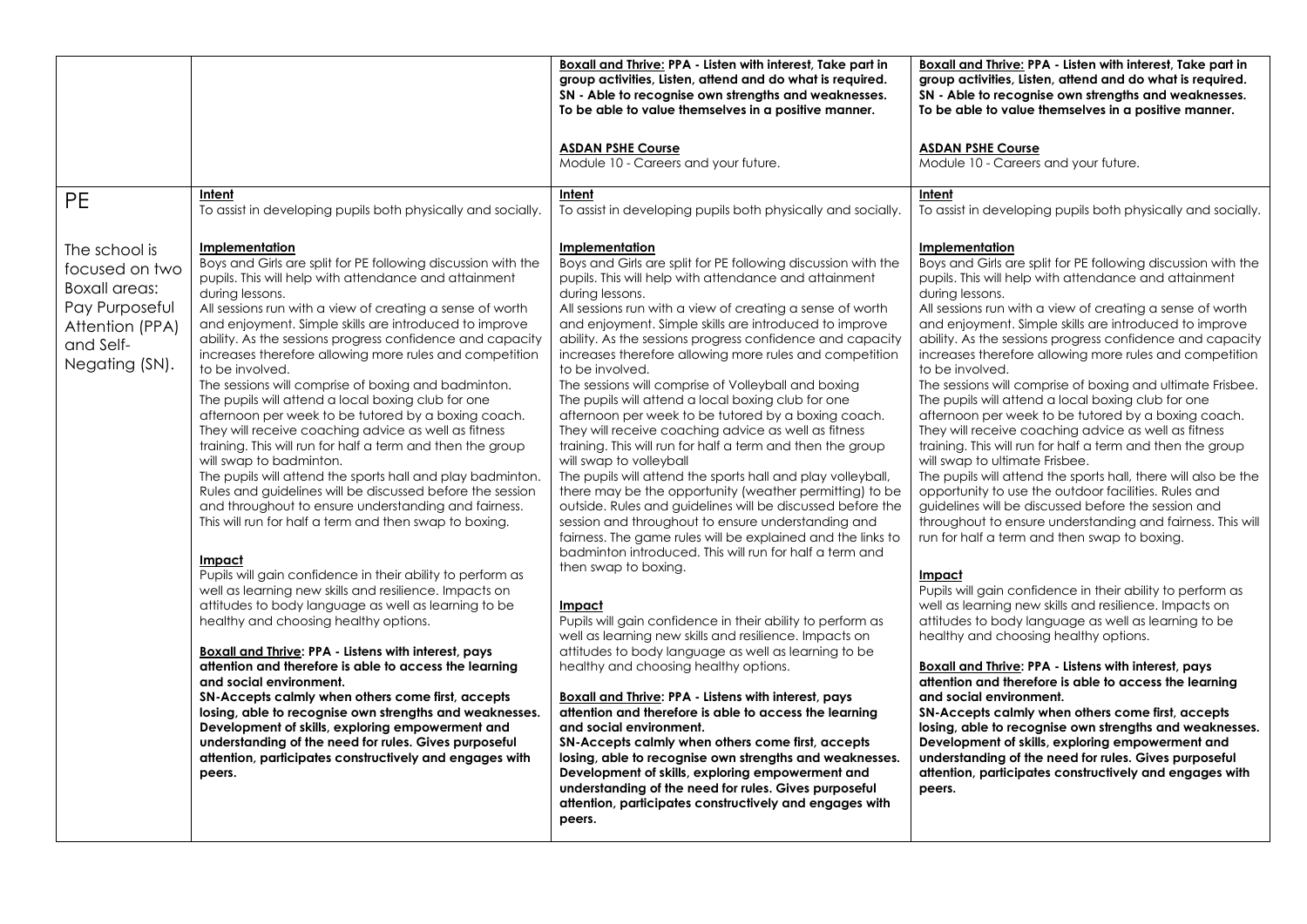| Enrichment             | Intent                                                                                                           | Intent                                                                                                        | Intent                                                                                                              |
|------------------------|------------------------------------------------------------------------------------------------------------------|---------------------------------------------------------------------------------------------------------------|---------------------------------------------------------------------------------------------------------------------|
|                        | Pupils will be exposed to experiences without academic                                                           | Pupils will be exposed to experiences without academic                                                        | Pupils will be exposed to experiences without academic                                                              |
| History<br>Photography | outcomes. Whilst acquiring new skills and opportunities.                                                         | outcomes. Whilst acquiring new skills and opportunities.                                                      | outcomes. Whilst acquiring new skills and opportunities.                                                            |
| Sign Language          |                                                                                                                  |                                                                                                               |                                                                                                                     |
| Textiles               | Implementation                                                                                                   | <u>Implementation</u>                                                                                         | Implementation                                                                                                      |
| Hip Hop                | History - Victorian Scarborough, understanding life in the                                                       | History - Victorian Scarborough, understanding life in the                                                    | History - Victorian Scarborough, understanding life in the                                                          |
| Child Care             | past. Creating opportunities for discussion and curiosity.                                                       | past. Creating opportunities for discussion and curiosity.                                                    | past. Creating opportunities for discussion and curiosity.                                                          |
| Gardening              | Development of the pupils' understanding of how the                                                              | Development of the pupils' understanding of how the                                                           | Development of the pupils' understanding of how the                                                                 |
| Meditation &           | town developed and evolved to become the town it is<br>today                                                     | town developed and evolved to become the town it is<br>today                                                  | town developed and evolved to become the town it is                                                                 |
| Mindfulness            | Photography - Scarborough then and now. Pupils to                                                                | Photography - Scarborough then and now. Pupils to                                                             | today                                                                                                               |
|                        | research buildings in Scarborough, photograph them                                                               | research buildings in Scarborough, photograph them                                                            | Photography - Scarborough then and now. Pupils to                                                                   |
| The school is          | now and compare then photographs to previous ones.                                                               | now and compare then photographs to previous ones.                                                            | research buildings in Scarborough, photograph them                                                                  |
| focused on two         | Development of the pupils' understanding of how the                                                              | Development of the pupils' understanding of how the                                                           | now and compare then photographs to previous ones.<br>Development of the pupils' understanding of how the           |
| Boxall areas:          | town developed and evolved to become the town it is                                                              | town developed and evolved to become the town it is                                                           | town developed and evolved to become the town it is                                                                 |
| Pay Purposeful         | today.                                                                                                           | today.                                                                                                        | today.                                                                                                              |
| Attention (PPA)        | Sign Language - Pupils to be able to use the skills to be                                                        | Child Care - Working through the Unit Award Scheme -                                                          |                                                                                                                     |
| and Self-              | able to sign the alphabet, their name amongst other<br>words.                                                    | Introduction to Child Care and Child Development:<br>Child Care Provision. This incorporates a range of       | Child Care - Working through the Unit Award Scheme -                                                                |
| Negating (SN).         | Textiles - Feeling hearts. Heart shaped cushions made                                                            | independent research projects as well as discussion and                                                       | Introduction to Child Care and Child Development:                                                                   |
|                        | from fabric and decorated in a way for pupils to express                                                         | debate. Pupils will use the criteria to create a portfolio of                                                 | Child Care Provision. Range of independent research                                                                 |
|                        | their feelings. Seasonal Crafts in the run up to Christmas.                                                      | evidence.                                                                                                     | projects as well as discussion and debate.                                                                          |
|                        | Hip Hop - Pupils to work alongside James Koppert (Youth                                                          | Gardening - Pupils will engage in a range of activities                                                       | Gardening - Pupils will engage in a range of activities<br>including research and planning of the garden area. This |
| <b>The Enrichment</b>  | Worker) to build an individual rap about an experience                                                           | including research and planning of the garden area. This                                                      | will comprise of practical activities such as planting                                                              |
| programme              | or how they are feeling. Pupils work in a large group as                                                         | will comprise of practical activities such as planting                                                        | seeds and rearranging flower beds to build a kitchen                                                                |
| runs over the          | well as break out groups to create their own feelings to                                                         | seeds and rearranging flower beds to build a kitchen                                                          | garden.                                                                                                             |
| course of a            | music.                                                                                                           | garden.<br>Meditation and Mindfulness-These sessions will focus on                                            | Meditation and Mindfulness-These sessions will focus on                                                             |
| term. Each             | Impact                                                                                                           | self-care and welfare. The pupils will be encouraged to                                                       | self-care and welfare. The pupils will be encouraged to                                                             |
| <b>Pupil will</b>      | Pupils will gain confidence alongside a variety of other                                                         | participate in discussions and activities to assist with their                                                | participate in discussions and activities to assist with their                                                      |
| experience             | skills such as communication improvement, empathy                                                                | own feelings and empower them with the confidence to                                                          | own feelings and empower them with the confidence to<br>look after their own mental health and well being.          |
| each topic             | and resilience that can be used in their life in and out of                                                      | look after their own mental health and well being.                                                            |                                                                                                                     |
| once over the          | school. Pupils learning to empathise with the world                                                              |                                                                                                               |                                                                                                                     |
| academic               | around them and see things from different perspectives.                                                          |                                                                                                               |                                                                                                                     |
|                        | Boxall and Thrive: PPA - Listens with interest, pays                                                             | <u>Impact</u><br>Pupils will gain confidence alongside a variety of other                                     | Impact                                                                                                              |
| year.                  | attention and therefore is able to access the learning                                                           | skills such as communication improvement, empathy                                                             | Pupils will gain confidence alongside a variety of other                                                            |
|                        | and social environment. Be adequately competent and                                                              | and resilience that can be used in their life in and out of                                                   | skills such as communication improvement, empathy                                                                   |
|                        | self-reliant in managing personal need.                                                                          | school. Pupils learning to empathise with the world                                                           | and resilience that can be used in their life in and out of<br>school. Pupils learning to empathise with the world  |
|                        | SN-Accept and respond to praise and positive                                                                     | around them and see things from different perspectives.                                                       | around them and see things from different perspectives.                                                             |
|                        | comments, able to recognise own strengths and                                                                    |                                                                                                               |                                                                                                                     |
|                        | weaknesses.                                                                                                      | <b>Boxall and Thrive: PPA - Listens with interest, pays</b>                                                   | <b>Boxall and Thrive: PPA - Listens with interest, pays</b>                                                         |
|                        | Development of skills, exploring empowerment and                                                                 | attention and therefore is able to access the learning<br>and social environment. Be adequately competent and | attention and therefore is able to access the learning                                                              |
|                        | understanding of the need for rules. Gives purposeful<br>attention, participates constructively and engages with | self-reliant in managing personal need.                                                                       | and social environment. Be adequately competent and                                                                 |
|                        | peers.                                                                                                           | SN-Accept and respond to praise and positive                                                                  | self-reliant in managing personal need.                                                                             |
|                        |                                                                                                                  | comments, able to recognise own strengths and                                                                 | SN-Accept and respond to praise and positive                                                                        |
|                        |                                                                                                                  | weaknesses.                                                                                                   | comments, able to recognise own strengths and<br>weaknesses.                                                        |
|                        |                                                                                                                  | Development of skills, exploring empowerment and                                                              | Development of skills, exploring empowerment and                                                                    |
|                        |                                                                                                                  | understanding of the need for rules. Gives purposeful                                                         | understanding of the need for rules. Gives purposeful                                                               |
|                        |                                                                                                                  | attention, participates constructively and engages with                                                       | attention, participates constructively and engages with                                                             |
|                        |                                                                                                                  | peers.                                                                                                        | peers.                                                                                                              |
|                        |                                                                                                                  |                                                                                                               |                                                                                                                     |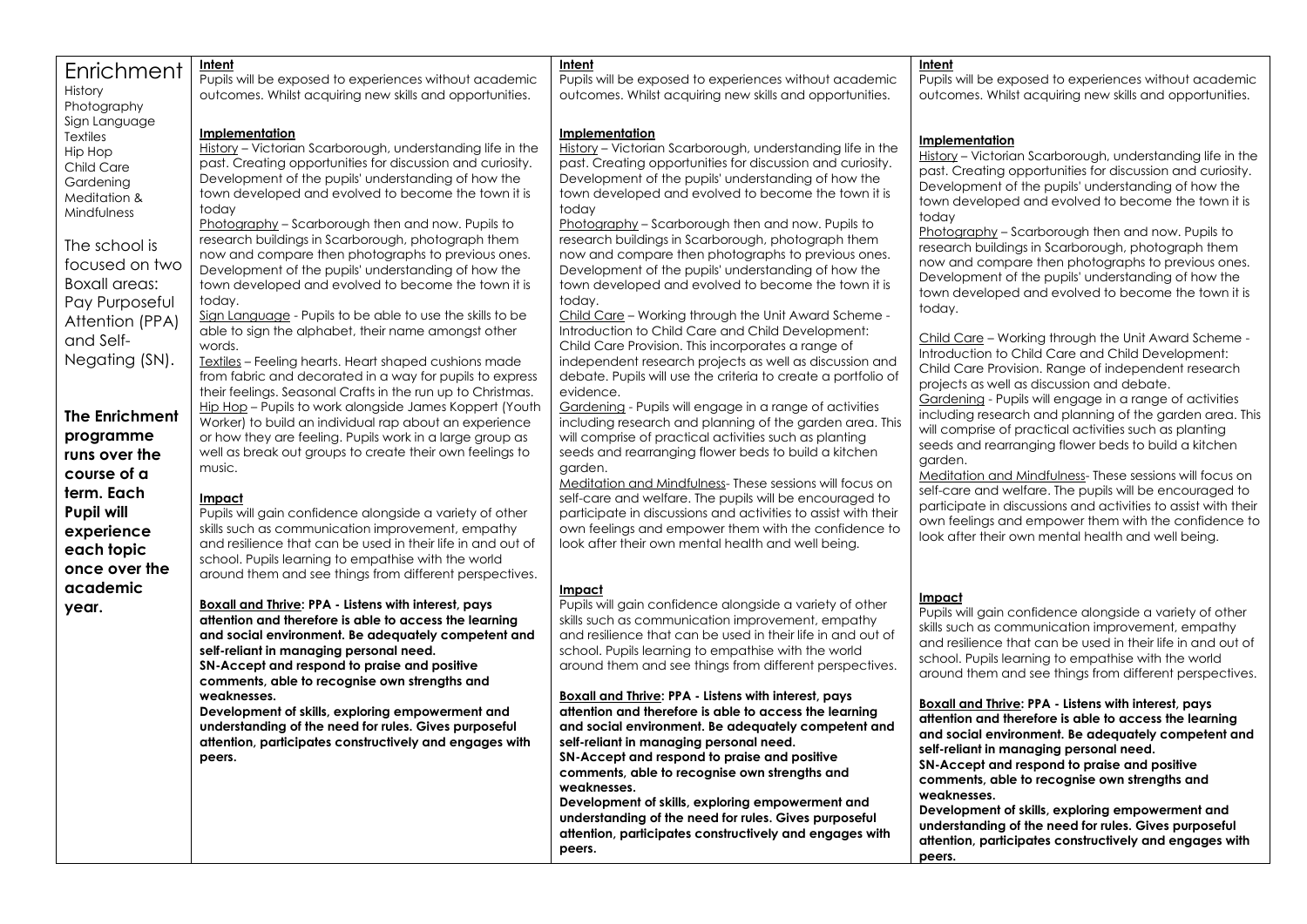|                                                                                                                                        |                                                                                                                                                                                                                                                                                                                                                                                                                                                                                                                                                                                                                                                                                                                                                                                                                                                                                                                                                                                                                                                                                                                                                                                                                                                                                                                                                                                                                                                                                                                   | <b>AQA Unit Awards:</b><br>110921 - Introduction to Childcare<br>12289 - Child Development: Child Care Provision                                                                                                                                                                                                                                                                                                                                                                                                                                                                                                                                                                                                                                                                                                                                                                                                                                                                                                                                                                                                                                                                                                                                                                                                                                                                                                                                                                                                           | <b>AQA Unit Awards:</b><br>110921 - Introduction to Childcare<br>12289 - Child Development: Child Care Provision                                                                                                                                                                                                                                                                                                                                                                                                                                                                                                                                                                                                                                                                                                                                                                                                                                                                                                                                                                                                                                                                                                                                                                                                                                                                                                                                                                                                                  |
|----------------------------------------------------------------------------------------------------------------------------------------|-------------------------------------------------------------------------------------------------------------------------------------------------------------------------------------------------------------------------------------------------------------------------------------------------------------------------------------------------------------------------------------------------------------------------------------------------------------------------------------------------------------------------------------------------------------------------------------------------------------------------------------------------------------------------------------------------------------------------------------------------------------------------------------------------------------------------------------------------------------------------------------------------------------------------------------------------------------------------------------------------------------------------------------------------------------------------------------------------------------------------------------------------------------------------------------------------------------------------------------------------------------------------------------------------------------------------------------------------------------------------------------------------------------------------------------------------------------------------------------------------------------------|----------------------------------------------------------------------------------------------------------------------------------------------------------------------------------------------------------------------------------------------------------------------------------------------------------------------------------------------------------------------------------------------------------------------------------------------------------------------------------------------------------------------------------------------------------------------------------------------------------------------------------------------------------------------------------------------------------------------------------------------------------------------------------------------------------------------------------------------------------------------------------------------------------------------------------------------------------------------------------------------------------------------------------------------------------------------------------------------------------------------------------------------------------------------------------------------------------------------------------------------------------------------------------------------------------------------------------------------------------------------------------------------------------------------------------------------------------------------------------------------------------------------------|-----------------------------------------------------------------------------------------------------------------------------------------------------------------------------------------------------------------------------------------------------------------------------------------------------------------------------------------------------------------------------------------------------------------------------------------------------------------------------------------------------------------------------------------------------------------------------------------------------------------------------------------------------------------------------------------------------------------------------------------------------------------------------------------------------------------------------------------------------------------------------------------------------------------------------------------------------------------------------------------------------------------------------------------------------------------------------------------------------------------------------------------------------------------------------------------------------------------------------------------------------------------------------------------------------------------------------------------------------------------------------------------------------------------------------------------------------------------------------------------------------------------------------------|
| Cooking<br>The school is<br>focused on two<br><b>Boxall areas:</b><br>Pay Purposeful<br>Attention (PPA)<br>and Self-<br>Negating (SN). | Intent<br>Pupils to be aware of healthy eating issues, to gain<br>confidence when preparing food and understand food<br>hygiene.<br>Implementation<br>Pupils will participate in weekly cooking lessons. During<br>this time they will take responsibility for food hygiene,<br>measuring ingredients, basic skills such as slicing and<br>mixing as well as preparation of work area and safe use<br>of the oven.<br>Pupils have prepared several things this term including:<br>Meatballs<br>Fruit Crumble<br><b>Decorated Cakes</b><br>Flapjack<br>Muffins<br>Curry<br>Impact<br>Pupils have gained confidence in their role in the<br>kitchen. They have understood the need for hygiene<br>and the correct preparation of food. They will also begin<br>to understand the role of healthy eating<br><b>Boxall and Thrive: PPA - Listens with interest, pays</b><br>attention and therefore is able to access the learning<br>and social environment. Be adequately competent and<br>self-reliant in managing personal need. PPA - Makes<br>appropriate use of materials and equipment provided<br>without the need for continues support.<br>SN-Accept and respond to praise and positive<br>comments, able to recognise own strengths and<br>weaknesses. Show pride in a piece of work.<br>Development of skills, exploring empowerment and<br>understanding of the need for rules. Gives purposeful<br>attention, participates constructively and engages with<br>peers.<br><b>Link to AQA Unit Awards</b> | Intent<br>Pupils to be aware of healthy eating issues, to gain<br>confidence when preparing food and understand food<br>hygiene.<br>Implementation<br>Pupils will participate in weekly cooking lessons. During<br>this time, they will take responsibility for selecting the<br>recipes, food hygiene arrangements, measuring<br>ingredients, basic skills and preparation of work area and<br>safe use of the oven.<br>Pupils will prepare items that are healthy and nutritious.<br>They will plan the food the week before and then assist<br>in making a list of ingredients to purchase.<br>Impact<br>Pupils will gain confidence in their role in the kitchen.<br>They will understood the need for hygiene and the<br>correct preparation of food. They will also begin to<br>understand the role of healthy eating.<br>Boxall and Thrive: PPA - Listens with interest, pays<br>attention and therefore is able to access the learning<br>and social environment. Be adequately competent and<br>self-reliant in managing personal need. PPA - Makes<br>appropriate use of materials and equipment provided<br>without the need for continues support.<br>SN-Accept and respond to praise and positive<br>comments, able to recognise own strengths and<br>weaknesses. Show pride in a piece of work.<br>Development of skills, exploring empowerment and<br>understanding of the need for rules. Gives purposeful<br>attention, participates constructively and engages with<br>peers.<br>Link to AQA Unit Awards | Intent<br>Pupils to be aware of healthy eating issues, to gain<br>confidence when preparing food and understand food<br>hygiene.<br>Implementation<br>Pupils will participate in weekly cooking lessons. During<br>this time, they will take responsibility for selecting the<br>recipes, food hygiene arrangements, measuring<br>ingredients, basic skills and preparation of work area and<br>safe use of the oven.<br>Pupils will prepare items that are healthy and nutritious.<br>They will plan the food the week before and then assist<br>in making a list of ingredients to purchase.<br>Impact<br>Pupils will gain confidence in their role in the kitchen.<br>They will understood the need for hygiene and the<br>correct preparation of food. They will also begin to<br>understand the role of healthy eating.<br><b>Boxall and Thrive: PPA - Listens with interest, pays</b><br>attention and therefore is able to access the learning<br>and social environment. Be adequately competent and<br>self-reliant in managing personal need. PPA - Makes<br>appropriate use of materials and equipment provided<br>without the need for continues support.<br>SN-Accept and respond to praise and positive<br>comments, able to recognise own strengths and<br>weaknesses. Show pride in a piece of work.<br>Development of skills, exploring empowerment and<br>understanding of the need for rules. Gives purposeful<br>attention, participates constructively and engages with<br>peers.<br>Link to AQA Unit Awards |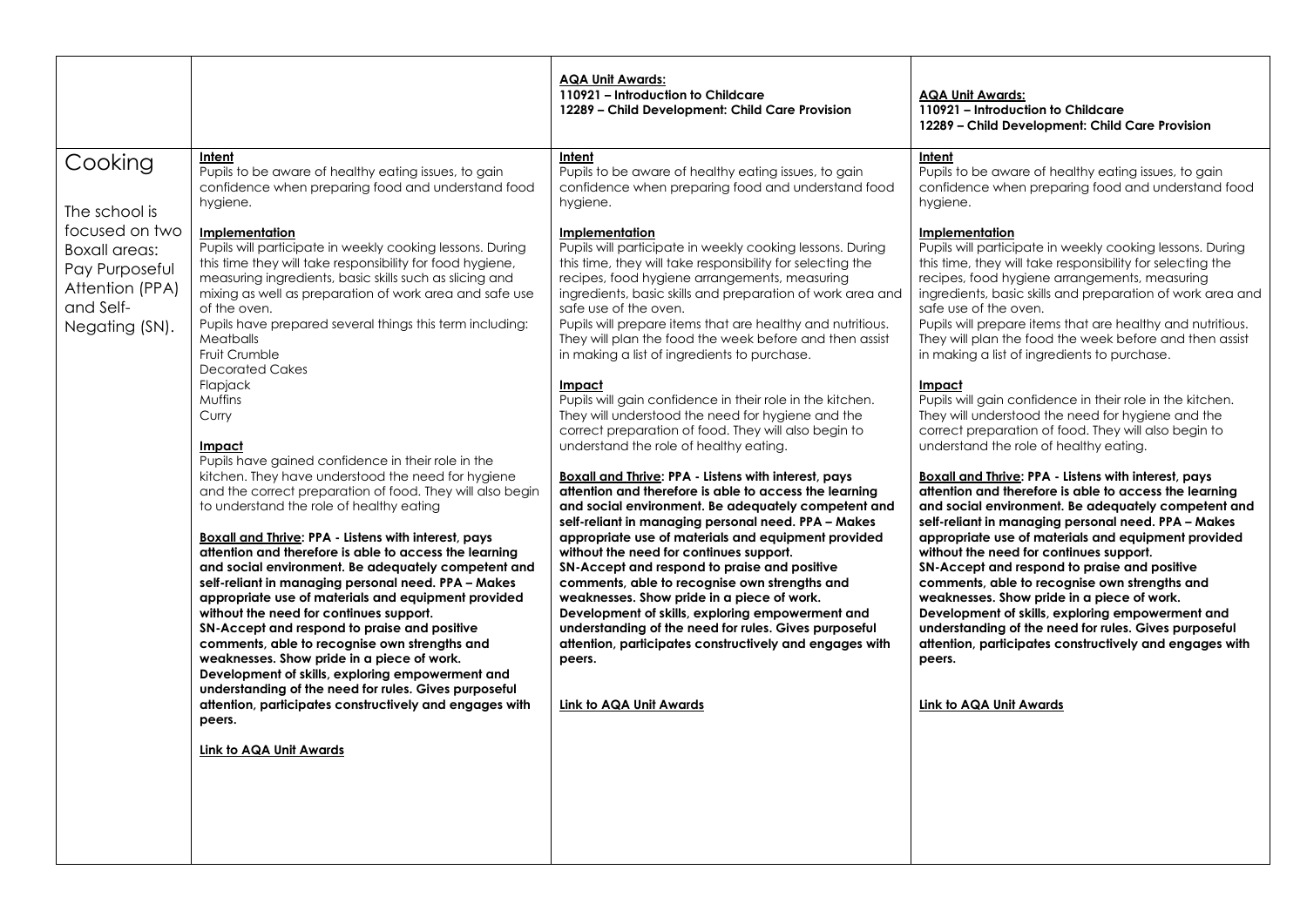|                      | Intent                                                                                                        | Intent                                                                                                        | Intent                                                                                                        |
|----------------------|---------------------------------------------------------------------------------------------------------------|---------------------------------------------------------------------------------------------------------------|---------------------------------------------------------------------------------------------------------------|
| Beach                | Pupils to become resilient, to be able to experiment and                                                      | Pupils to become resilient, to be able to experiment and                                                      | Pupils to become resilient, to be able to experiment and                                                      |
| School               | use skills to work though process when encountering                                                           | use skills to work though process when encountering                                                           | use skills to work though process when encountering                                                           |
|                      | different experiences.                                                                                        | different experiences.                                                                                        | different experiences.                                                                                        |
|                      |                                                                                                               |                                                                                                               |                                                                                                               |
| The school is        | Implementation                                                                                                | Implementation                                                                                                | Implementation                                                                                                |
| focused on two       | - Pupils to prepare for surf school, guidance and support                                                     | - Pupils to prepare for surf school, guidance and support                                                     | - Pupils to prepare for surf school, guidance and support                                                     |
| <b>Boxall areas:</b> | to be given from instructor. Pupils to be able to build up                                                    | to be given from instructor. Pupils to be able to build up<br>confidence to take part.                        | to be given from instructor. Pupils to be able to build up<br>confidence to take part.                        |
|                      | confidence to take part.<br>-During Beach School pupils will experiment with a range                          | -During Beach School pupils will experiment with a range                                                      | -During Beach School pupils will experiment with a range                                                      |
| Pay Purposeful       | of media and materials. To understand the geography                                                           | of media and materials. To understand the geography                                                           | of media and materials. To understand the geography                                                           |
| Attention (PPA)      | of the visited areas alongside environmental and                                                              | of the visited areas alongside environmental and                                                              | of the visited areas alongside environmental and                                                              |
| and Self-            | ecological systems. To take part in a fossil hunt.                                                            | ecological systems. To take part in a fossil hunt.                                                            | ecological systems. To take part in a fossil hunt.                                                            |
| Negating (SN).       | Pupils will look at the passage of time and the dynamic                                                       | Pupils will look at the passage of time and the dynamic                                                       | Pupils will look at the passage of time and the dynamic                                                       |
|                      | changes of nature during the seasons.                                                                         | changes of nature during the seasons.                                                                         | changes of nature during the seasons.                                                                         |
|                      | -Pupils to be aware of the environment. To take part in                                                       | -Pupils to be aware of the environment. To take part in                                                       | -Pupils to be aware of the environment. To take part in                                                       |
|                      | beach cleaning and become aware of hazards and<br>materials that are present on local beaches.                | beach cleaning and become aware of hazards and<br>materials that are present on local beaches.                | beach cleaning and become aware of hazards and<br>materials that are present on local beaches.                |
|                      | -Pupils to take part in building an outdoor shelter using                                                     | -Pupils to take part in building an outdoor shelter using                                                     | -Pupils to take part in building an outdoor shelter using                                                     |
|                      | natural materials.                                                                                            | natural materials.                                                                                            | natural materials.                                                                                            |
|                      |                                                                                                               |                                                                                                               |                                                                                                               |
|                      | Impact                                                                                                        | <b>Impact</b>                                                                                                 | <b>Impact</b>                                                                                                 |
|                      | Pupils to build confidence and resilience whilst                                                              | Pupils to build confidence and resilience whilst                                                              | Pupils to build confidence and resilience whilst                                                              |
|                      | accomplishing difficult situations and challenges.                                                            | accomplishing difficult situations and challenges.                                                            | accomplishing difficult situations and challenges.                                                            |
|                      | Being, Doing, Thinking, Power& Identity, Skill& Structure<br>and Interdependence.                             | Being, Doing, Thinking, Power& Identity, Skill& Structure<br>and Interdependence.                             | Being, Doing, Thinking, Power& Identity, Skill& Structure<br>and Interdependence.                             |
|                      |                                                                                                               |                                                                                                               |                                                                                                               |
|                      | Boxall and Thrive: PPA - Listens, attends and does what is                                                    | Boxall and Thrive: PPA – Listens, attends and does what is                                                    | Boxall and Thrive: PPA - Listens, attends and does what is                                                    |
|                      | required when an adult gives a specific request. Makes                                                        | required when an adult gives a specific request. Makes                                                        | required when an adult gives a specific request. Makes                                                        |
|                      | appropriate use of materials and equipment provided                                                           | appropriate use of materials and equipment provided                                                           | appropriate use of materials and equipment provided                                                           |
|                      | without the need for continues support. Of their own<br>accord, completes a satisfying activity that may have | without the need for continues support. Of their own<br>accord, completes a satisfying activity that may have | without the need for continues support. Of their own<br>accord, completes a satisfying activity that may have |
|                      | been interrupted. Makes constructive and reciprocal                                                           | been interrupted. Makes constructive and reciprocal                                                           | been interrupted. Makes constructive and reciprocal                                                           |
|                      | friendships. Uses the natural world around them.                                                              | friendships. Uses the natural world around them.                                                              | friendships. Uses the natural world around them.                                                              |
|                      | SN- Accept an unfamiliar task with adult support.                                                             | SN- Accept an unfamiliar task with adult support.                                                             | SN- Accept an unfamiliar task with adult support.                                                             |
|                      | Show pride in a piece of work.                                                                                | Show pride in a piece of work.                                                                                | Show pride in a piece of work.                                                                                |
|                      | Be able to recognise own strengths and weaknesses.<br>Accept and respond to praise and positive comments.     | Be able to recognise own strengths and weaknesses.<br>Accept and respond to praise and positive comments.     | Be able to recognise own strengths and weaknesses.<br>Accept and respond to praise and positive comments.     |
|                      |                                                                                                               |                                                                                                               |                                                                                                               |
|                      | AQA Unit Awards: Unit 1, Unit 5, Unit 3, Surfing Rookie,<br>Surfing Beginner.                                 | Link to AQA Unit Awards:                                                                                      | Link to AQA Unit Awards:                                                                                      |
|                      |                                                                                                               |                                                                                                               |                                                                                                               |
| IT                   | N/A                                                                                                           | Intent                                                                                                        | Intent                                                                                                        |
|                      |                                                                                                               | To introduce pupils to a range of skills that will enhance                                                    | To introduce pupils to a range of skills that will enhance                                                    |
|                      |                                                                                                               | employment opportunities in the area of ICT.                                                                  | employment opportunities in the area of ICT.                                                                  |
| The school is        |                                                                                                               | <b>Implementation</b>                                                                                         | <b>Implementation</b>                                                                                         |
| focused on two       |                                                                                                               | This course will help learners to make progress towards                                                       | This course will help learners to make progress towards                                                       |
|                      |                                                                                                               |                                                                                                               |                                                                                                               |
| <b>Boxall areas:</b> |                                                                                                               | their personal learning and career aims.                                                                      | their personal learning and career aims.                                                                      |